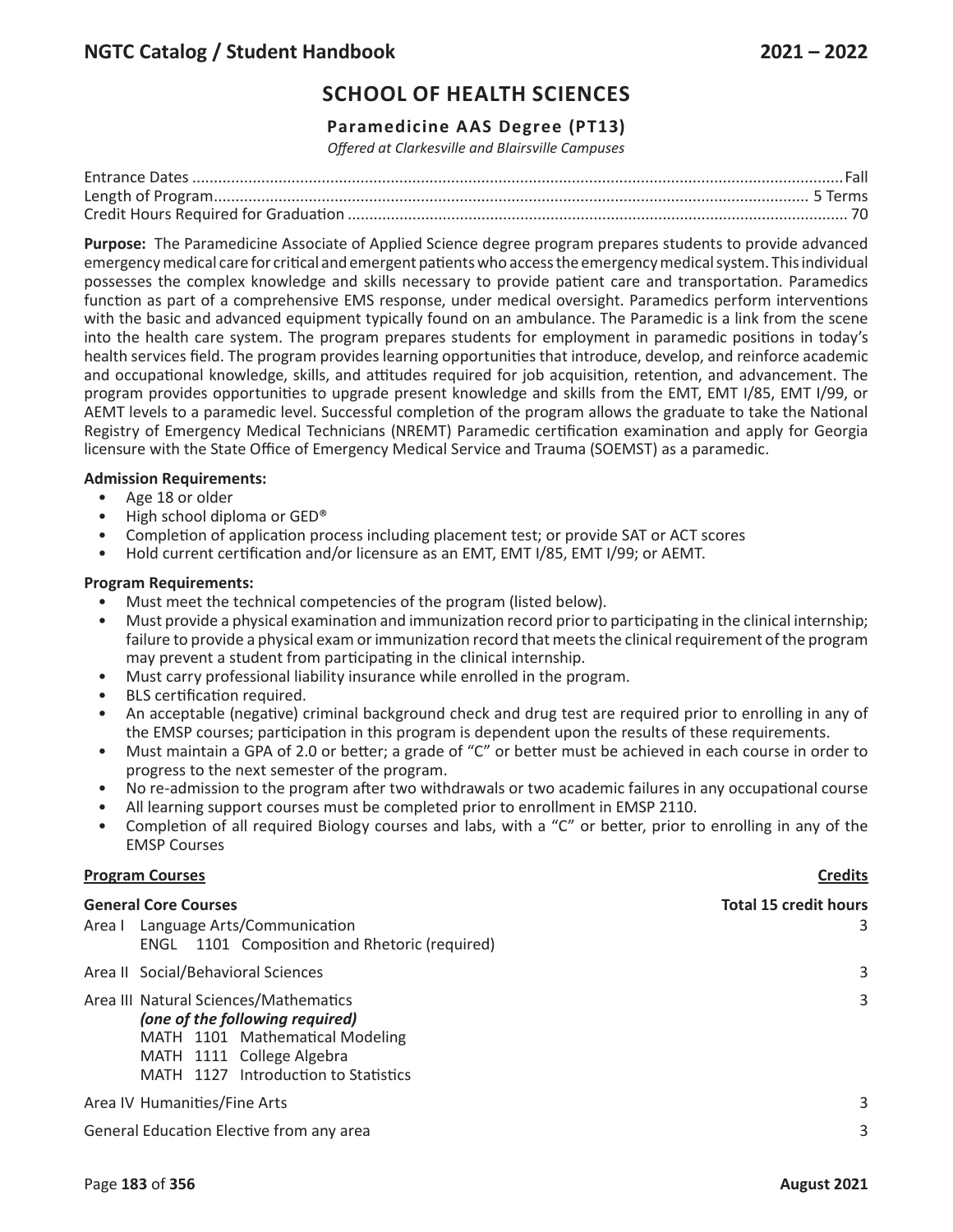Contact program advisor for program-specific courses and see General Education Requirements for Associate Degrees for course options.

| <b>Occupational Courses</b> |       |                                                       | <b>Total 55 credit hours</b> |
|-----------------------------|-------|-------------------------------------------------------|------------------------------|
| <b>BIOL</b>                 | 2113  | Anatomy and Physiology I                              | 3                            |
| <b>BIOL</b>                 | 2113L | Anatomy and Physiology I Lab                          | 1                            |
| <b>BIOL</b>                 | 2114  | Anatomy and Physiology II                             | 3                            |
| <b>BIOL</b>                 | 2114L | Anatomy and Physiology II Lab                         | 1                            |
| <b>COLL</b>                 | 1010  | <b>College and Career Success Skills</b>              | 3                            |
| <b>EMSP</b>                 | 2110  | <b>Foundations of Paramedicine</b>                    | 3                            |
| <b>EMSP</b>                 | 2120  | Applications of Pathophysiology for Paramedics        | 3                            |
| <b>EMSP</b>                 | 2130  | Advanced Resuscitative Skills for Paramedics          | 3                            |
| <b>EMSP</b>                 | 2140  | <b>Advanced Cardiovascular Concepts</b>               | 4                            |
| <b>EMSP</b>                 | 2310  | Therapeutic Modalities of Cardiovascular Care         | 3                            |
| <b>EMSP</b>                 | 2320  | <b>Therapeutic Modalities of Medical Care</b>         | 5                            |
| <b>EMSP</b>                 | 2330  | Therapeutic Modalities of Trauma Care                 | 4                            |
| <b>EMSP</b>                 | 2340  | Therapeutic Modalities of Special Patient Populations | 4                            |
| <b>EMSP</b>                 | 2510  | Clinical Applications for the Paramedic I             | $\overline{2}$               |
| <b>EMSP</b>                 | 2520  | Clinical Applications for the Paramedic II            | $\overline{2}$               |
| <b>EMSP</b>                 | 2530  | Clinical Applications for the Paramedic III           | $\overline{2}$               |
| <b>EMSP</b>                 | 2540  | Clinical Applications for the Paramedic IV            | 1                            |
| <b>EMSP</b>                 | 2550  | Clinical Applications for the Paramedic V             | 1                            |
| <b>EMSP</b>                 | 2560  | Clinical Applications for the Paramedic VI            | 1                            |
| <b>EMSP</b>                 | 2570  | Clinical Applications for the Paramedic VII           | 1                            |
| <b>EMSP</b>                 | 2710  | Field Internship for the Paramedic                    | 2                            |
| <b>EMSP</b>                 | 2720  | <b>Practical Applications for Paramedic</b>           | 3                            |

Estimated cost of books and supplies for full program is approximately \$2,000. Price does not include the cost of required clinical shoes and uniforms which is approximately \$350-\$450. Other costs include: certification exam - \$250-\$300, drug test - \$35, criminal background check - \$50, lab fee - \$25, physical exam - \$100-\$150, Georgia licensing fees - \$150-\$300, EMS Testing - \$85, and malpractice insurance - \$46.50 per calendar year.

## **Technical Competencies:**

Working Environment – Emergency medicine contains many potential risks. They may include cuts or infections from sharp instruments, contaminated equipment, or personnel; possible exposure to communicable diseases; and possible strains due to handling heavy equipment and patients.

OSHA Risk Factor – Category I – A chance of exposure to blood and other body fluids is high and is an integral component of the clinical experience. The student may be exposed to latex; noxious smells, either toxic or nontoxic; and toxic gases or liquids, any of which could possibly cause general or localized disabling conditions as a result of inhalation, ingestion, or action on the skin. HBV vaccination is recommended prior to clinical rotation.

Physical Demands – This position involves primarily medium work that requires frequent lifting, carrying, pushing and pulling of objects or equipment. Individuals enrolled in the program will need the physical ability to assist in lifting and carrying objects, such as patients or laboratory equipment, regardless of the weight of the patient or equipment. The ability to stoop, kneel, and reach; and exhibit general manual dexterity is required. The ability to express and exchange ideas by spoken word is required. The ability to see and obtain impressions through the eyes of shape, size, distance, color, motions, or other characteristics of objects is required. This requires a visual acuity of 20/20 vision, with clarity of vision of 20 inches or less, depth perception, four-way field vision, sharp eye focus, and ability to identify and distinguish color. The abilities to hear and smell are essential. This position requires frequent sitting, standing, and/or walking. The ability to work under frequent mental and physical stress is required. The ability to think critically is essential. Reliable transportation to the clinical site is essential.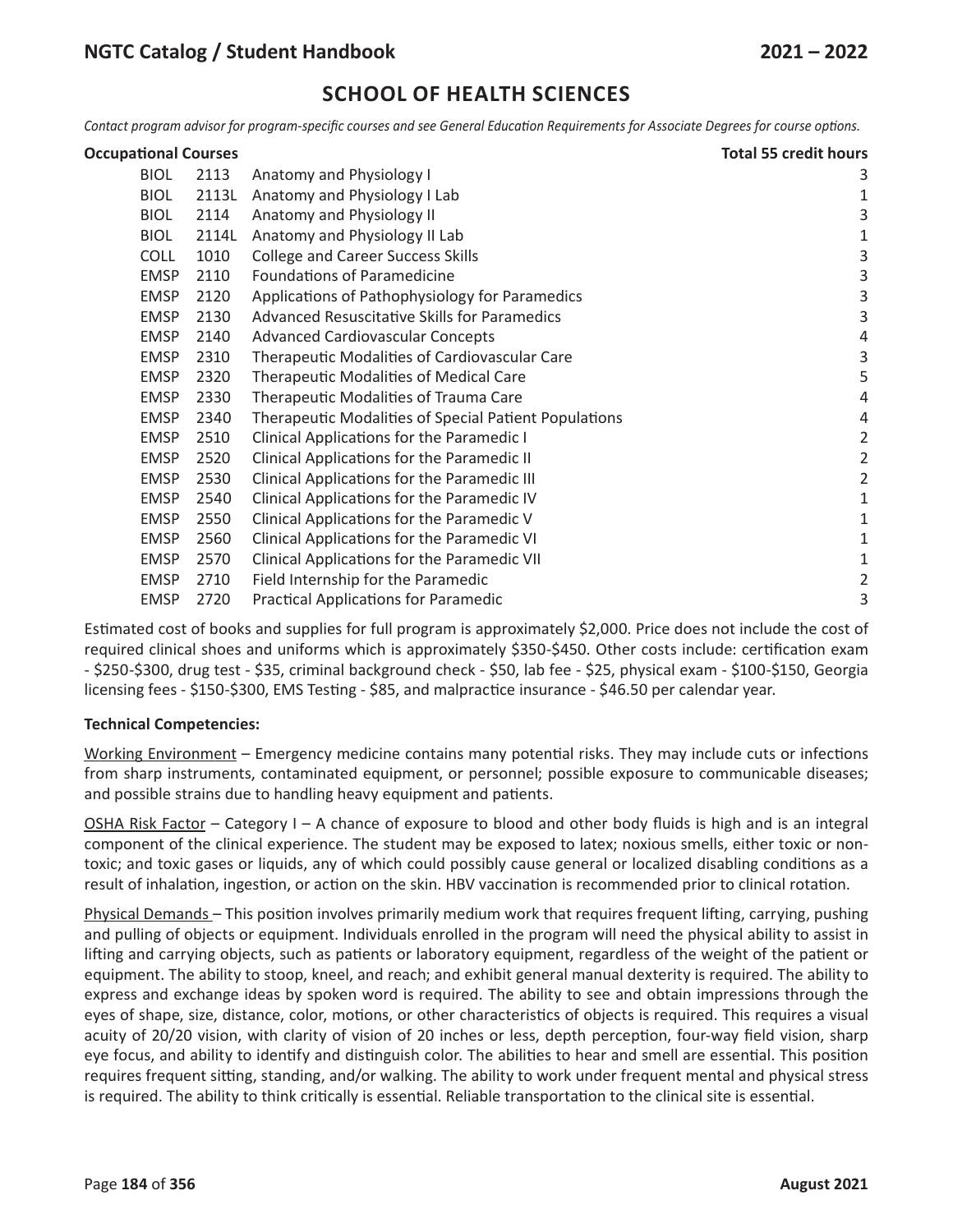## **Paramedicine Diploma (PT12)**

*Offered at Clarkesville and Blairsville Campuses*

**Purpose:** The Paramedicine diploma program prepares students to provide advanced emergency medical care for critical and emergent patients who access the emergency medical system. This individual possesses the complex knowledge and skills necessary to provide patient care and transportation. Paramedics function as part of a comprehensive EMS response, under medical oversight. Paramedics perform interventions with the basic and advanced equipment typically found on an ambulance. The Paramedic is a link from the scene into the health care system. The program prepares students for employment in paramedic positions in today's health services field. The program provides learning opportunities that introduce, develop, and reinforce academic and occupational knowledge, skills, and attitudes required for job acquisition, retention, and advancement. The program provides opportunities to upgrade present knowledge and skills from the EMT, EMT I/85, EMT I/99, or AEMT levels to a paramedic level. Successful completion of the program allows the graduate to take the National Registry of Emergency Medical Technicians (NREMT) Paramedic certification examination and apply for Georgia licensure with the State Office of Emergency Medical Service and Trauma (SOEMST) as a paramedic.

## **Admission Requirements:**

- Age 18 or older
- High school diploma or GED®
- Completion of application process including placement test; or provide SAT or ACT scores
- Hold current certification and/or licensure as an: EMT, EMT I/85, EMT I/99; or AEMT.

## **Program Requirements:**

- Must meet the technical competencies (listed below) of the program.
- Must provide a physical examination and immunization record prior to participating in the clinical internship; failure to provide a physical exam or immunization record that meets the clinical requirement of the program may prevent a student from participating in the clinical internship.
- Must carry professional liability insurance while enrolled in the program.
- BLS certification required.
- An acceptable (negative) criminal background check and drug test are required prior to enrolling in any of the EMSP courses; participation in this program is dependent upon the results of these requirements.
- Must maintain a GPA of 2.0 or better; a grade of "C" or better must be achieved in each course in order to progress to the next semester of the program.
- No re-admission to the program after two withdrawals or two academic failures in any occupational course.
- Completion of ALHS 1011 and ALHS 1090, with a "C" or better, prior to enrolling in any of the EMSP courses.

## **Program Courses Credits**

| <b>Basic Skills Courses</b> |             |                              |                                            | <b>Total 12 credit hours</b> |
|-----------------------------|-------------|------------------------------|--------------------------------------------|------------------------------|
|                             | <b>COLL</b> | 1010                         | <b>College and Career Success Skills</b>   | 3                            |
|                             | ENGL        | 1010                         | Fundamentals of English I                  | 3                            |
|                             | MATH        | 1012                         | <b>Foundations of Mathematics</b>          | 3                            |
|                             | <b>PSYC</b> | 1010                         | <b>Basic Psychology</b>                    | 3                            |
| <b>Occupational Courses</b> |             | <b>Total 51 credit hours</b> |                                            |                              |
|                             | <b>ALHS</b> | 1011                         | Structure and Function of the Human Body   | 5                            |
|                             | <b>ALHS</b> | 1090                         | Medical Terminology/Allied Health Sciences | 2                            |
|                             |             |                              |                                            |                              |